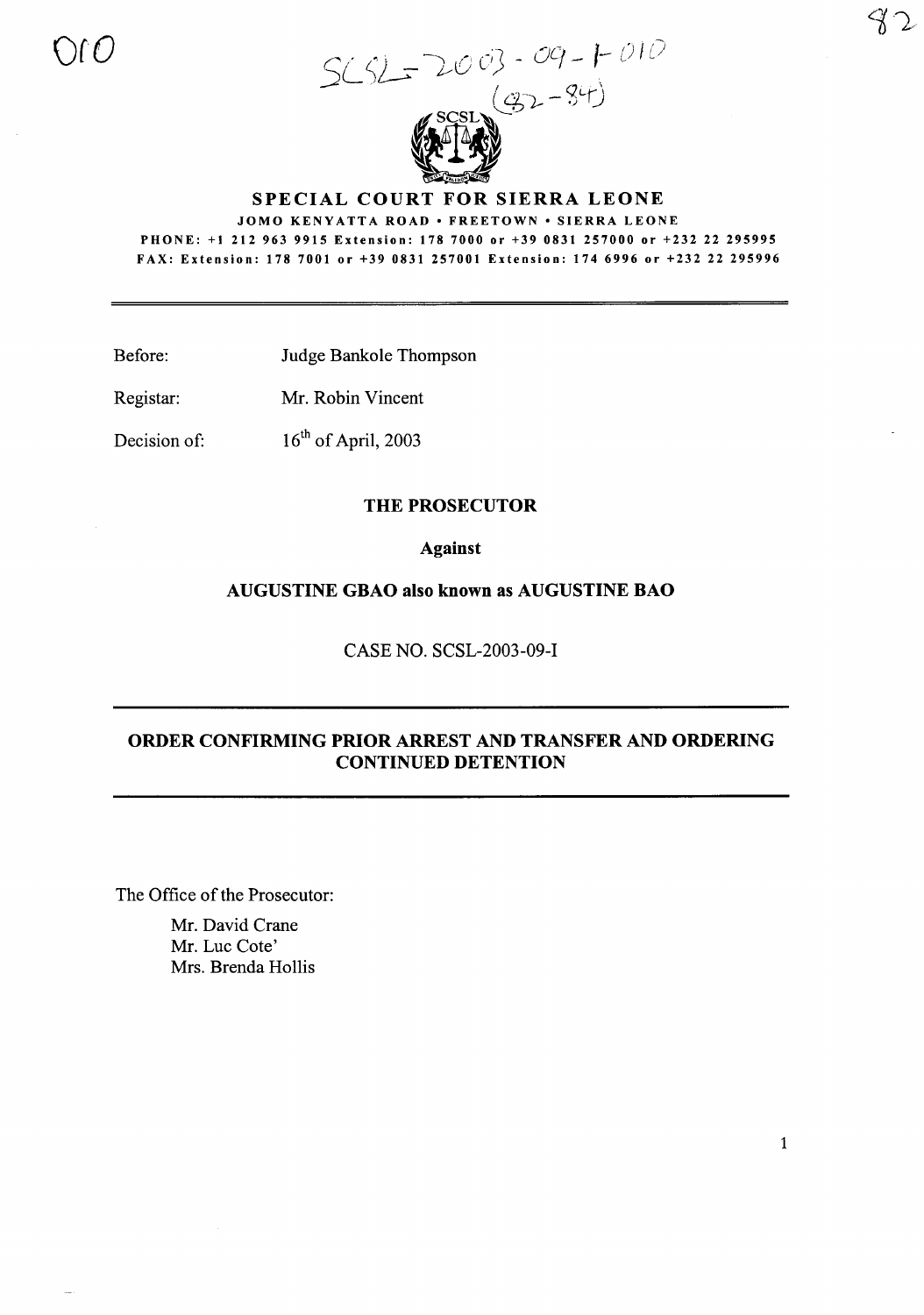## **THE SPECIAL COURT FOR SIERRA LEONE ("the Special Court"),**

**SITTING AS** Judge Bankole Thompson, designated by the President of the Special Court according to Rule 28 of the Rules of Procedure and Evidence ("the Rules");

**CONSIDERING** that the indictment against AUGUSTINE GBAO also known as AUGUSTINE BAO, a citizen of Sierra Leone, born on the  $13<sup>th</sup>$  of August, 1948 at Blama, Kenema District, Republic of Sierra Leone, hereby accused of Crimes Against Humanity, Violations of Article 3 Common to the Geneva Conventions and Additional Protocol II, and Other Violations of International Humanitarian Law was reviewed and approved by the Special Court on the  $16<sup>th</sup>$  of April, 2003;

**CONSIDERING** that on the 18<sup>th</sup> of March, 2003 the Special Court noted that the authorities of the Republic of Sierra Leone were holding AUGUSTINE GBAO in custody and ordered the transfer and detention of AUGUSTINE GBAO for a maximum period of 30 days pursuant to Rule 40 bis of the Rules;

**CONSIDERING** the on the  $22<sup>nd</sup>$  of March, 2003 the Special Court reconfirmed the Order for the provisional detention of AUGUSTINE GBAO for a period of 30 days, with effect from the 21<sup>st</sup> of March, 2003 and ordered the detention on remand of AUGUSTINE GBAO until further order;

**CONSIDERING** that AUGUSTINE GBAO remains in the custody of the Special Court pursuant to that order;

**HEREBY CONFIRMS** the prior arrest, transfer and detention of AUGUSTINE GBAO in the custody of the Special Court;

#### **HEREBY ORDERS THE REGISTRAR OF THE SPECIAL COURT**

- 1. to serve or cause to be served on AUGUSTINE GBAO personally, in English or have read to him in a language he understands, a certified copy of the Indictment in accordance with Rule 52 of the Rules, a statement of the rights of the Accused and a caution to the Accused that any statement made by him shall be recorded and may be used as evidence against him pursuant to Article 17 of the Statute of the Special Court;
- 2. to continue to hold in custody the said AUGUSTINE GBAO in the detention unit of the Special Court or such other detention facility as determined by the President in accordance with Rule 57 pursuant to the approved Indictment;

### **HEREBY RESPECTFULLY ORDERS TO THE RELEVANT AUTHORITIES OF THE GOVERNMENT OF SIERRA LEONE**

1. to assist and facilitate the Office of the Prosecutor of the Special Court, at any location, in the search and seizure of all evidence related to the crimes alleged to